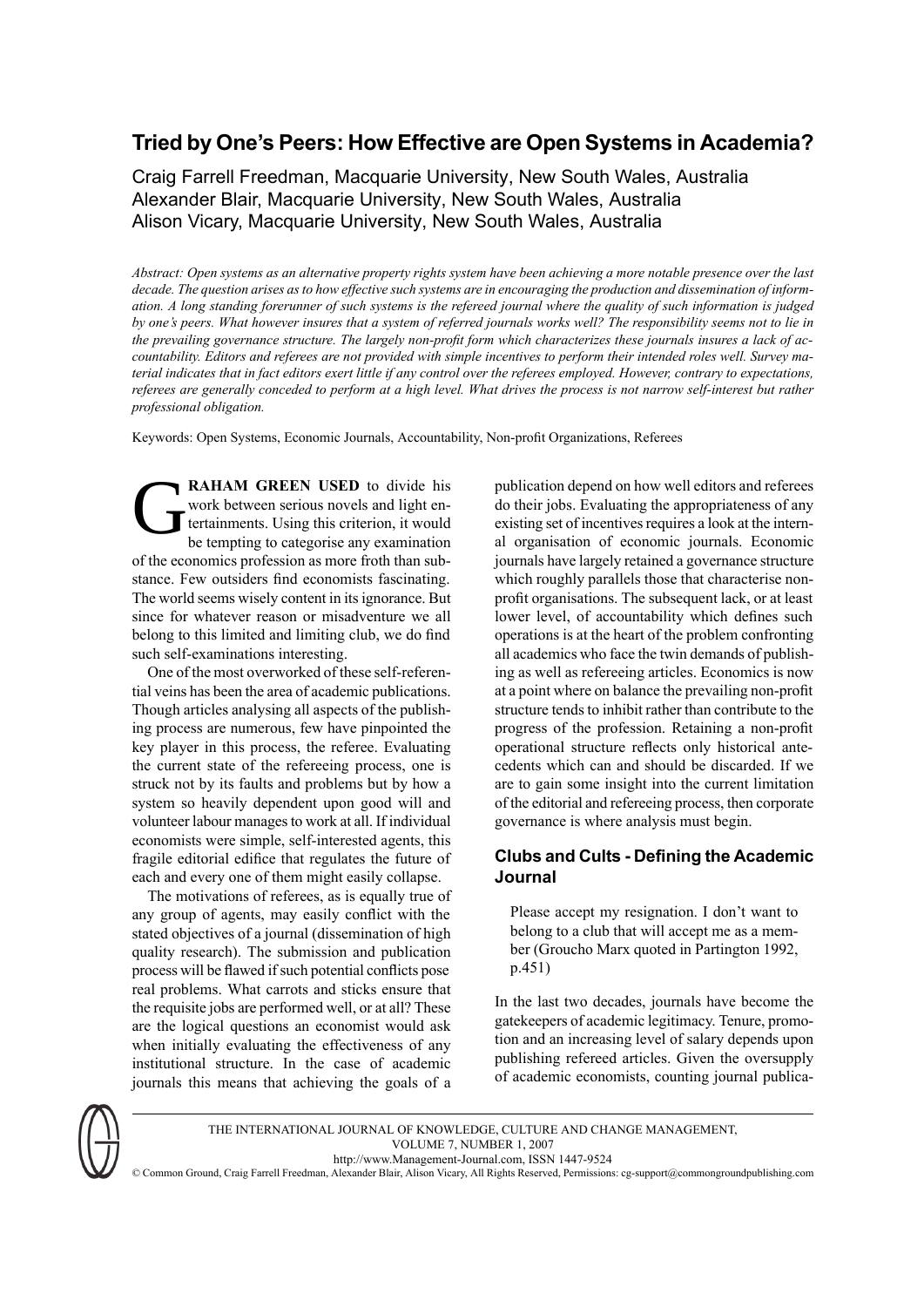tions is a convenient and generally acceptable way to screen job applicants and decide which staff members to retain as well as which to promote. This extends not only to the number of refereed publications, but the quality of the journal in which the articles are published and the number of times each article is cited by other authors. No such parallel standard of quality exists for teaching or other professional functions.

Economic journals are today often profit making enterprises owned by commercial publishers. Others remain part of the output of university presses or are still associated with professional associations. The ownership of these journals (whether profit or nonprofit) seems not to effect its operational control. Only the commercial elements; subscription, printing, and distribution are of any concern to the for-profit publisher. Editorial integrity and independence is signalled by perpetuating the non-profit governance structure which, as Hansmann (1980) notes, inspires trust even at the cost of greater efficiency. This also attracts the requisite voluntary labour essential for the commercial viability of these journals.

A typical academic journal is hard to characterise. Standard corporate governance, reflecting commercial values, is wrapped around a nugget of non-profit structure. This poses a dilemma. Corporations and non-profit organisations serve different constituencies. Corporations have their prime allegiance to their owners. Non-profit organisations have no owners. It is not surprising that in organisations with poorly specified property rights, the contractual responsibilities of agents, especially those supplying voluntary labour, should also be poorly delineated.

Journals, unlike most non-profit organisations, lack a definitive patron who can check managerial discretion. Readers are a journal's most obvious candidates for this role. Subscription numbers depend upon their direct or indirect decisions. But journals do not exist primarily to meet perceived consumer demand. Journals are more precisely a special type of club. They provide space in which academics can publish and thus gain professional recognition and promotion. Ostensibly, journals do exist to disseminate ideas that extend and advance economic knowledge. This does not rule out other, more implicit, motives: **1.** journals originate and expand to meet the publication demands of the profession; **2.** entrepreneurial editors can use journals to advance their personal interests whether it consists of promoting their own careers, those of friends and allies or, of pushing a particular line of thought.

Clubs (like professional organisations) are often unwilling to discipline members unless they act in a manner clearly detrimental to other members. Accountability tends to be lax with agency relationships not sufficiently defined. This inherent weakness is

magnified when applied to academic journals. A journal is more of a virtual than actual club. The application procedure forms the basis for the club's existence. As a result, a successful applicant (published author) does not become a permanent member but begins the application procedure again with each new paper submitted. Since membership lacks permanence, members fail to have any authority over the membership board, compounding this problem. Unlike most clubs, a journal's membership board and management are one and the same, meaning that a lack of accountability is combined with an absence of any clear incentives to perform effectively. The subservience of its applicants to an often self-perpetuating management/membership board ensures this result. In exclusive clubs, members have the ability to vote out management or membership boards when either one diverts benefits to their personal use or fails to perform satisfactorily. An equivalent control mechanism is conspicuous by its absence in academic journals. As a result, editors are granted wide latitude in what they do and how they do it.

### **Who's in Charge – Editors and Output**

The situation reminds me of a retort Harry Johnson, notorious for his sharp tongue, made to George Borts, back in the 1970s when both were editors, George of the AER, Harry of the Journal of Political Economy. George: "Harry, you must have the same problem at the JPE that we have here at the AER: we get more good articles than we know what to do with!" Harry: "Then why don't you publish a few?" (McCloskey, 1995, p.414).

Neither readers, subscribers, nor contributors select editors nor threaten their continued control. For that reason, editors do not directly answer to any of these outside groups. Yet editors ultimately decide what gets published in any journal. Who or what keeps the editors in check?

Editorial positions and editorial boards are somewhat self-perpetuating. The largely voluntary nature of their work, the need to maintain the appearance of editorial independence, causes commercial publishers to be wary of meddling. Without the owners of the enterprise exerting control, non-profit organisational structures prevail. Unfortunately, the absence of any outside patron leaves editors largely to their own devices.

Editorial Boards do exist and can conceivably overturn an editor's decision or policy. But again, no obvious incentive motivates the academics who hold these somewhat honorary positions to act. Disgruntled authors might conceivably appeal to such boards. An author though would be risking future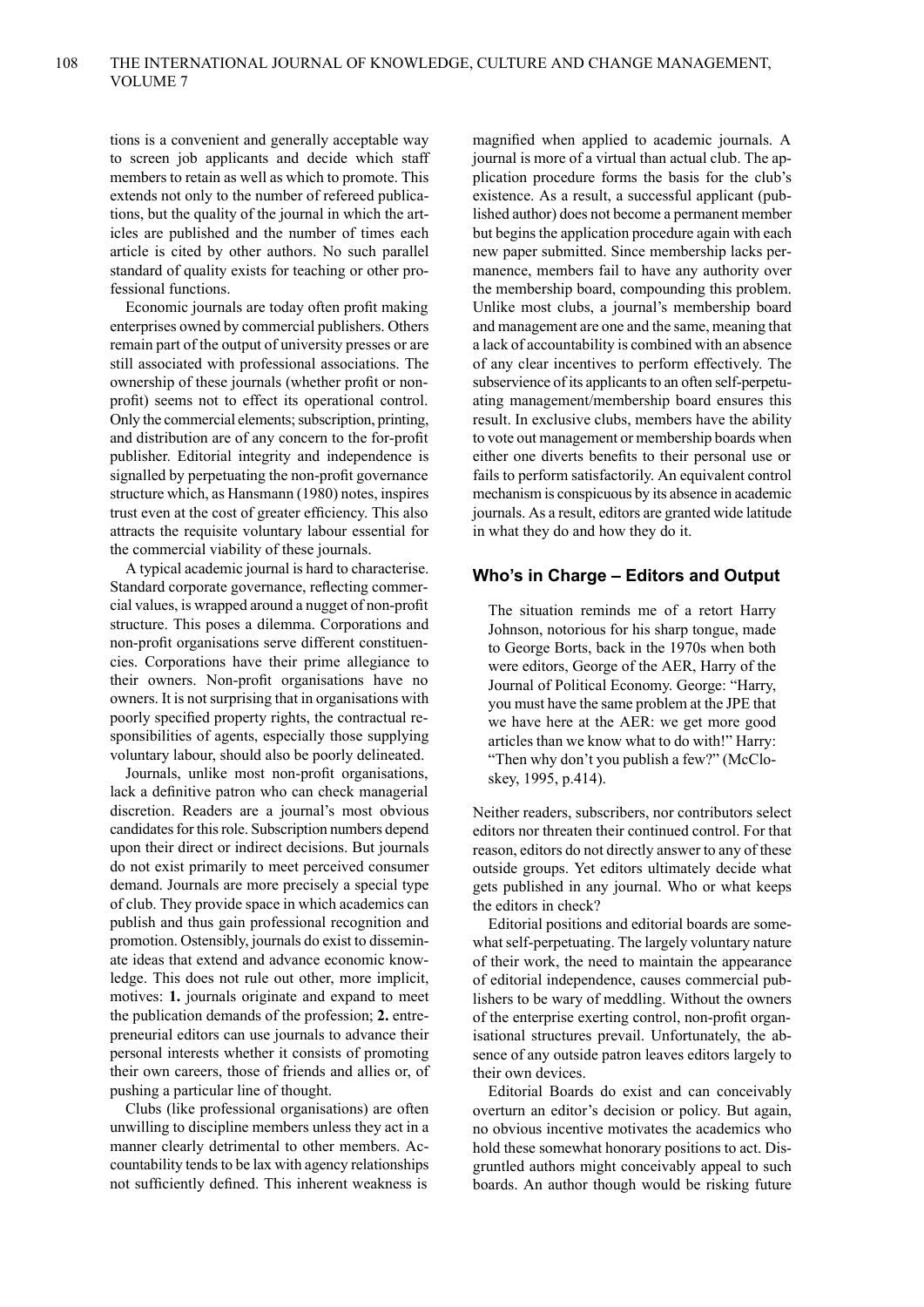publication in that journal, as long as the current editor remained, an action more a reflection of a death wish on the part of the author than anything else. Editors can subtly kill an article by sending it to a referee certain to provide a negative report. Even if an article does subsequently get published elsewhere, the potential delay in publication still poses a problem. Unfairness might be suspected, but it would be hard to distinguish such complaints from the usual sour grapes of rejected authors. Appeals of any sort are likely to be rare. If the wise, self-interested, course of action is always exit, rather than voice, it is difficult to see contributors as providing any check on editors. They are more suppliants than censors.

Readers are also, for the most part, ineffectual since many from this group are exactly those who are most likely to submit articles at some subsequent period. Few would wish to jeopardise their own chance of publication. Response to such individually based complaints is relatively slow and uncertain since the viability of most journals depends more on their institutional subscribers. Response to reader dissatisfaction, though not unknown, is still rare. If we eliminate publishers, subscribers and contributors, who is left to effectively circumscribe an editor's action?

In one sense the editor is highly constrained and can do little to change the journal he or she inherits. Editors can only choose from manuscripts submitted. These are likely to reflect what has been published in the past. The risk averse economist, especially those who have yet to fully establish themselves, writes not for some larger readership, but primarily to be published. The relevant audience is restricted to the editor and referees.

This analysis unfortunately underplays the impact that editors, especially of the more highly regarded journals, have on the careers and even the understanding of the profession. By acting as gatekeepers, they enforce the conventions of the club and shape what is to be published. Form, for instance, is rigorously pursued, sometimes to the point where journal articles become the last refuge of a prevailing minimalism, the remaining shrine where 'more is less' is taken at face value.

There is a practical reason behind such compression. Editors agree that they compete for only a limited number of available good papers (Laband and Piette 1994). By intentionally compressing submitted articles, they create room for additional articles. As a result, an increasing percentage of their journals must be filled by more marginal pieces. These articles are not poorly constructed or erroneous, but little would be lost if they failed to see the light of day. After publication they remain unread and uncited. These more marginal pieces reflect the degree of unchecked editorial power. An unrepresentative

percentage of such articles tend to be the work of authors with whom the editor has some personal or professional connection (Laband and Piette 1994). One can argue that patronage is relatively harmless in disseminating economic research. Editors do go after good articles. The remaining slots need to be filled with articles that are unlikely to have much, if any, impact. No harm is done if they are awarded in waysthat forward the editor's private interest without injuring the journal's objectives. It is largely a matter of knowing where to draw this line. But such practises obscure a more fundamental question. Why should journals have a number of pre-determined slots that exist to meet an editor's more personal objectives?

The key gate keepers of economic literature then remain largely unchecked in their decisions. However, editors, whether corrupt, diligent, honest, or lazy can't operate their journals as a solo venture. Their limited time, and the specialised knowledge needed to cope with an ever burgeoning set of subfields which continually threaten to swamp the literature, mean that it is necessary to contract out the job of evaluating submissions. Editors choose the contracted agents (referees) and whether or not to abide by their decisions. They almost uniformly fail to influence the referees' actions in any meaningful way. In the same way that the governance link constraining editorial action seems missing, so do the usual constraints on a contracted agent seem absent. Under such circumstances it remains a mystery how either Type I errors (publishing a paper that should not be published) or the more serious Type II errors (not publishing a paper that should be published) are ever avoided.

## **Mad, Bad and Dangerous to Know - Academic Referees**

... the whole editorial process works much less well than we pretend, not only the lags, but the objectivity and quality of the refereeing. Almost everyone complains simultaneously about (1) the stupidity of the papers they referee, and (2) the stupidity of the comments made by the referees of their papers. Since everyone is refereeing each other's papers, there is obviously an inconsistency here (an anonymous author quoted in Laband, 1990, p.341).

Like tax collectors or other bearers of bad news, no one is particularly fond of referees. Nor is anyone notably keen to be one. Not because the work itself is particularly disagreeable or, because it is intellectually unrewarding, but because of the relevant opportunity costs involved. An academic's time is better rewarded producing original work than refereeing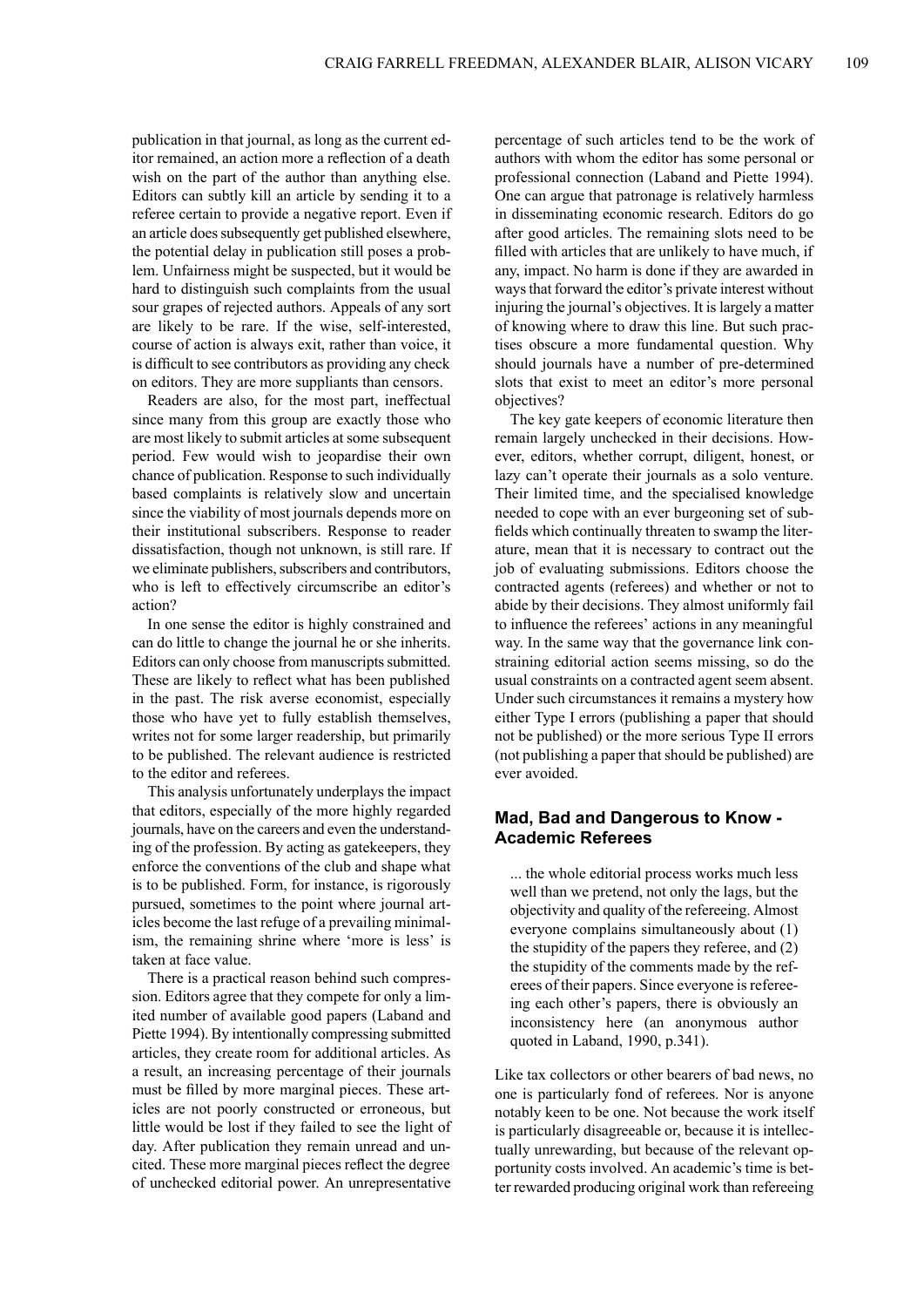the work of others. In particular, being a referee means hard work performed for an insufficient reward. Referees are best considered to be a classic case of a necessary, but desperately avoided, evil.

It is then questionable whether the current referee system consistently improves or adds value to the papers submitted, as it should, or simply serves to blackball applicants to a variety of journals/clubs. Laband (1990) has tried to empirically test whether refereeing actually adds value, by surveying authors whose work was published in the profession's leading journals. Laband (1990) unfortunately fails to distinguish between what should be and what is. Contrary to what Laband (1990) assumes, referee reports may lead to the production of a worse paper. Referees can be narrow minded, willing only to accept material that fits preconceived ideas of acceptable discourse. Many act more like Victorian matrons faced with social improprieties than open minded and inquisitive academics. Not only the material, but the style and methodology must fit into rather restricted boundaries of what they deem to be professionally correct.

Response to a referee's report is largely motivated by a desire for publication. Authors acquiesce to a referee's demands due to publication concerns. An author may try to minimise the damage of such acquiescence but few would be willing to risk that additional line on their CVs by objecting too strenuously to what they conceive to be misguided criticism and objections. Laband's(1990) empirical work fails to clarify this issue. Even if we agree that Laband's proxy for reviewer input is useful, his results merely demonstrate that reviewers' inputs correlate with the quality of a subsequently published article. But this relationship is only significant statistically. If we use Laband's values for the quality of the average input (an author's revision time divided by the length of the referee's comments) we discover that these comments increase the quality of a published paper (measured in citations over afive-year period) by an average of 0.25 citations a year. This is hardly anything to get excited about. From these results we might be tempted to say that referees tend to do almost as much harm as good without fear of contradiction. In other words, attempts to comply with the demands of referees may lower the quality of the published paper nearly as often as it raises it. If we were to picture referee reports as normally distributed and ranging between those that greatly improve a paper and those which do significant harm, we could visualise the mean of this distribution as differing very little from zero, i.e. having little or no positive effect on quality. Laband (1990) chooses to put a more optimistic spin on his results even though this interpretation conflicts with some of the responses from his own survey.

Since time is an increasingly scarce resource for the modern ambitious academic, referees should be expected to take whatever shortcuts possible in completing their task. The limited rewards attached to refereeing mean that the rational academic will attempt to satisfice atsome minimum required level. To argue to the contrary would be to ask referees to act irrationally, in other words to expect economists to operate contrary to standard economic assumptions. Empirical evidence indicates that where single instead of double blind refereeing exists, referees are more likely to use the name or affiliation of the author as a signal of quality rather than spend time scrutinising the actual manuscript (see Blank 1991 or Laband and Piette 1994). Given the lack of return from refereeing, the procedure is understandable. Unfortunately, it will not consistently yield the best results. Ideally an article should not be judged on the basis of preconceived quality.

For these reasons, we might be strongly inclined to expect the quality of referee reports to have steadily slipped these past two decades. Given the increased demands on academics today to publish (see Stigler and Friedland 1975 to compare past with present academic research output), a rational academic must logically devote less time to refereeing a given paper. Unless we can mysteriously posit a substantial increase in productivity, we can only assume that there is a strong likelihood that the quality of those reports has dropped. In the market for referees, the quality of the refereeing process adjusts according to the relative strengths of the existing forces of demand and supply. As in any standard market, opportunity cost drives the decisions of the relevant participants. (It is true that the market usually does not any involve explicit payments. Even when it does, the price paid is not meant to cover the opportunity cost of performing the task.) Potential referees (supply-side) will be more abundant and willing to take on the chore if the cost of doing so is low. But such relatively painless refereeing must be of dismally low quality.

Editors (demand-side) on the other hand see the opportunity cost of doing their own job lowered by high quality refereeing. Their demand for such refereeing increases, the higher the quality available. Given the explosion of journals and the increased submissions to each journal, it is reasonable to expect that increases in the demand for referees have managed to outstrip supply. While considerably more economists exist today than forty years ago, the pressures to publish have increased exponentially. What is crucial in this case is that the number of submitted articles per academic can be expected quite reasonably to have increased faster than the available number of potential referees. (Journals can not expect the same referee to deal with more than a few articles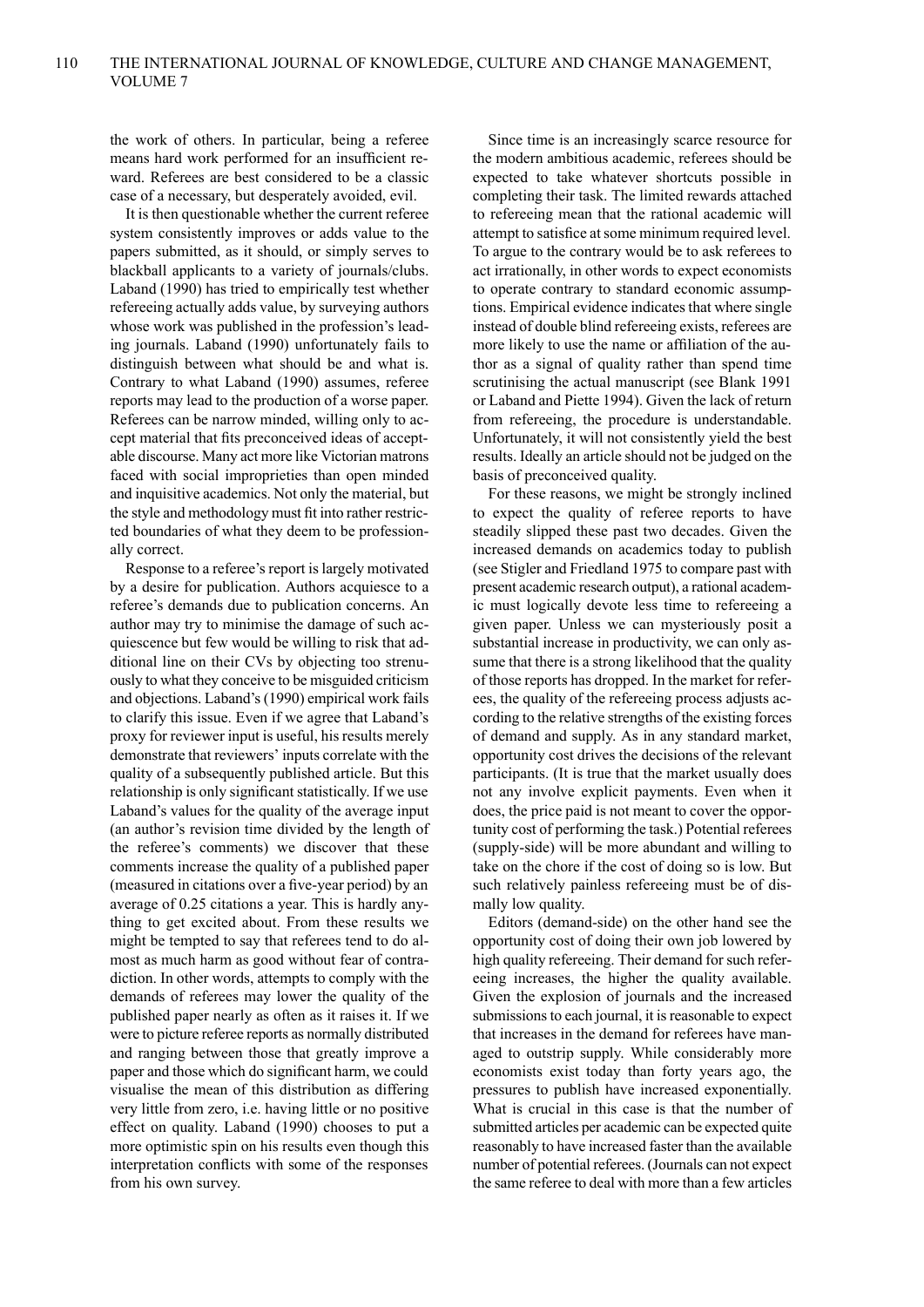a year.) The probable result should be a drop in the quality of an average report.

The referee as agent would seem to have little need to consult the wishes of his or her principle (the editor). To test whether editors did apply effective sanctions against referees, I surveyed some thirtyone editors in September 2005. The list of journals, while not comprehensive, was a fair representation. It ranged from the most prestigious to those which had a narrower focus or whose articles were less likely to be cited. The most prestigious journals coincided with those cited by Stigler, Stigler and Friedland (1995). As noted, the profession generally uses citations as a proxy for the quality or at least the importance of an article and the journal that published them.

Twenty-four of the thirty-one surveys were returned. The percentage of surveys returned did not vary with the type or quality of economic journal. Editors seem a prompt or at least a more punctual bunch than referees. All but three of the returned

surveys were received within a month of their initial mailing. The majority arrived within the first two weeks. The survey was designed to promote such a response. It involved only a few minutes of time, perhaps more if one took question number six seriously. Nineteen out of the twenty-four surveys received did take time to write an answer, legible or otherwise, to the last question. These replies, as we will see, were generally compatible with one another, indicating that there is general agreement among editors of what does and does not make for a good referee.

All were promised anonymity. There was no discernable advantage to be other than forthcoming. However, we all are capable of deceiving ourselves. It is impossible to distinguish between the way an editor thinks he or she should act, and the way he or she actually does. But in the case of self-deception, the survey still would convey a consistent picture of desired practise, even if it deviates from actual practise.

| ш |  |
|---|--|
|---|--|

| <b>EDITORS= RESPONSES TO POOR QUALITY REPORTS</b>                                                                                                                                                       |                                   |                                   |                                        |                                      |  |
|---------------------------------------------------------------------------------------------------------------------------------------------------------------------------------------------------------|-----------------------------------|-----------------------------------|----------------------------------------|--------------------------------------|--|
|                                                                                                                                                                                                         | <b>FREQUENTLY</b><br>$(91\%^{+})$ | <b>USUALLY</b><br>$(50\% - 90\%)$ | <b>OCCASIONALLY</b><br>$(10\% - 49\%)$ | <b>INFREQUENTLY</b><br>$(0\% - 9\%)$ |  |
| Do you inform a ref-<br>eree when his/her re-<br>port is of poor qual-<br>ity?                                                                                                                          | 8.7%                              | 4.3%                              | 0%                                     | 87.0%                                |  |
| Do you cease to use<br>a referee after one or<br>two poor quality re-<br>ports?                                                                                                                         | 69.6%                             | 26.1%                             | 4.3%                                   | 0%                                   |  |
| Do you inform a ref-<br>eree that you no<br>longer plan to use<br>him/her?                                                                                                                              | 0%                                | 4.3%                              | 0%                                     | 95.7%                                |  |
| If an author of an art-<br>icle convincingly<br>points out the ways<br>in which the referee<br>has failed to do an<br>adequate job does<br>that influence your<br>decision to use the<br>referee again? | 22.7%                             | 27.3%                             | $45.5\%$                               | 4.5%                                 |  |
| Do you pass on to the<br>referee critical and/or<br>positive comments by<br>the author of an art-<br>icle concerning the<br>quality of is/her re-<br>port?                                              | 26.1%                             | 21.7%                             | 39.1%                                  | 13.1%                                |  |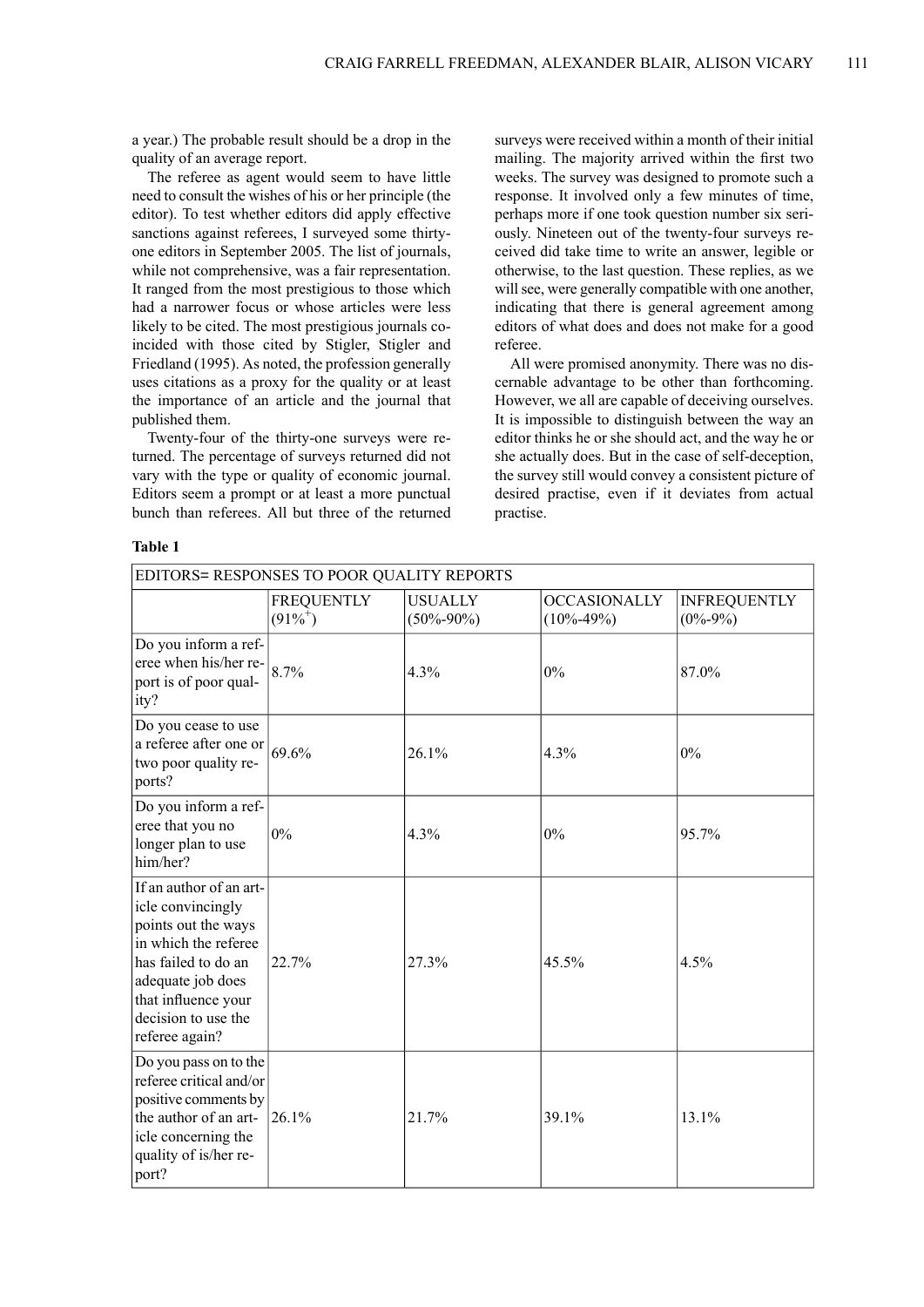The first three questions indicate that referees seldom are given an indication if they are doing a poor job. Without such information, even those with the best of intentions won't improve. Those who are trying to minimise their efforts also won't be shamed into raising their game. The only excuse editors can legitimately plead is the difficultly in obtaining referees who will perform the required task adequately.

Though most editors will drop a non-performing referee, that referee is left to guess the reason why no more requests are forthcoming. More likely the deposed referee is thankful for such a blessing. It is still strange that information doesn't flow more readily. For the last few decades economists have increasingly seen information as one of the key determinatives of any economic system. Yet their own organisations seem excessively sparing with this vital commodity. Editors turn the implicit contractual relations with their chosen referees into something resembling an on-going dating arrangement. When editors tire of a referee, the calls simply stop with no further explanation.

As might be expected, the same lone editor in the survey that had the courtesy or the courage to inform referees when they were to be discontinued also informed referees when an inadequate report was submitted. If one editor can operate by assisting the flow of information to referees, it is a wonder why others can't operate the same way as well. This may depend upon the number of submissions made to the journal and its subsequent demand for referees, but the one maverick editor in the survey could claim no special advantage or circumstances.

One editor surveyed commented that, "Referees are volunteers who are underpaid. Editors have very little leverage over them. If a ref is really slow or if he fails to respond at all we "black ball" him. We do not respond to referee failings however". This is a very honest admission but one that does not inspire faith in the refereeing process. Editors, with rare exceptions, see little use in attempting to discipline referees or even in reacting to information throwing doubt on their performance. The response to question four of the survey may indicate that editors to a large degree think it is not in their power to improve the standard of refereeing, though it is in their interest.

An editor cannot always be aware if a referee has failed to do an adequate job of evaluating a paper unless the editor does a careful reading of each and every paper submitted. Time constraints will simply not allow this. However, the author does know the paper intimately. He or she is more likely to detect a biased, shallow or otherwise badly done refereeing job. If the editor is convinced by the author's argument, this should put a referee's future (and past) work in doubt. It may not dissuade against use of the referee immediately, but should make an editor more

cautious. Of course, as one editor remarked, it does depend on the referee's past performance. But suspicions should be aroused that perhaps this was not a once off failure. Some of the previous reports might have been similarly tainted, but could have gone unnoticed.

The refusal of many editors to pass on information to reviewers from those reviewed is especially unhelpful. One would expect editors not to pass along gratuitous insults. Although passing on a remark in no way endorses it, there is still a reluctance to transmit out and out rudeness. Passing on positive comments is also a matter of courtesy, whatever one's time constraints. Not doing so would indicate a touch of laziness. However, it is reasonable to assume that the majority of comments by authors would be negative. People are more easily roused to complain than to praise. In which case, the infrequency with which such remarks are passed on indicates the unwillingness of the editor to risk offending a referee, even if the editor doesn't endorse the criticism. This unwillingness would seem to explain the spread of survey responses to question five. Half are inclined to pass on bad news, the other half are not. Ideally such remarks should be passed on (other than insults) since this can only improve a referee's future performance. Similar censorship of referee reports would be considered unprofessional. These are passed on verbatim, including any and all insults.

Editors are generally clear as to what a bad report is. The consensus here is once again strongly held. Many of the remarks concerning the characteristics of a bad referee seem to reduce to descriptions of people refusing to take on their full responsibilities and cutting corners instead. These referees fail to assist either the editor or the author. Unsatisfactory reports tend to be characterised by: narrowness, bias, gratuitously offensive remarks, nit-picking, and suggestions for additional work yielding more costs than benefits.

The failing then of academic referees reflect those self-same shortcomings characterising the typical governance structure of academic publications. Economic journals are run more like non-profit organisations which have no owners to please. Their members are closer to suppliants, authors desiring more to publish their output than to control the editorial process. Such non-profit clubs seem to be run for the benefit of insiders who see no reason to discipline the agents they employ. Yet for the most part, the editors surveyed intimated that bad referees were more the exception than the rule. If the standard devices common to corporate governance and principle/agent contracts are not in force, we need to ask ourselves why journals run as well as they do, given all these inherent handicaps.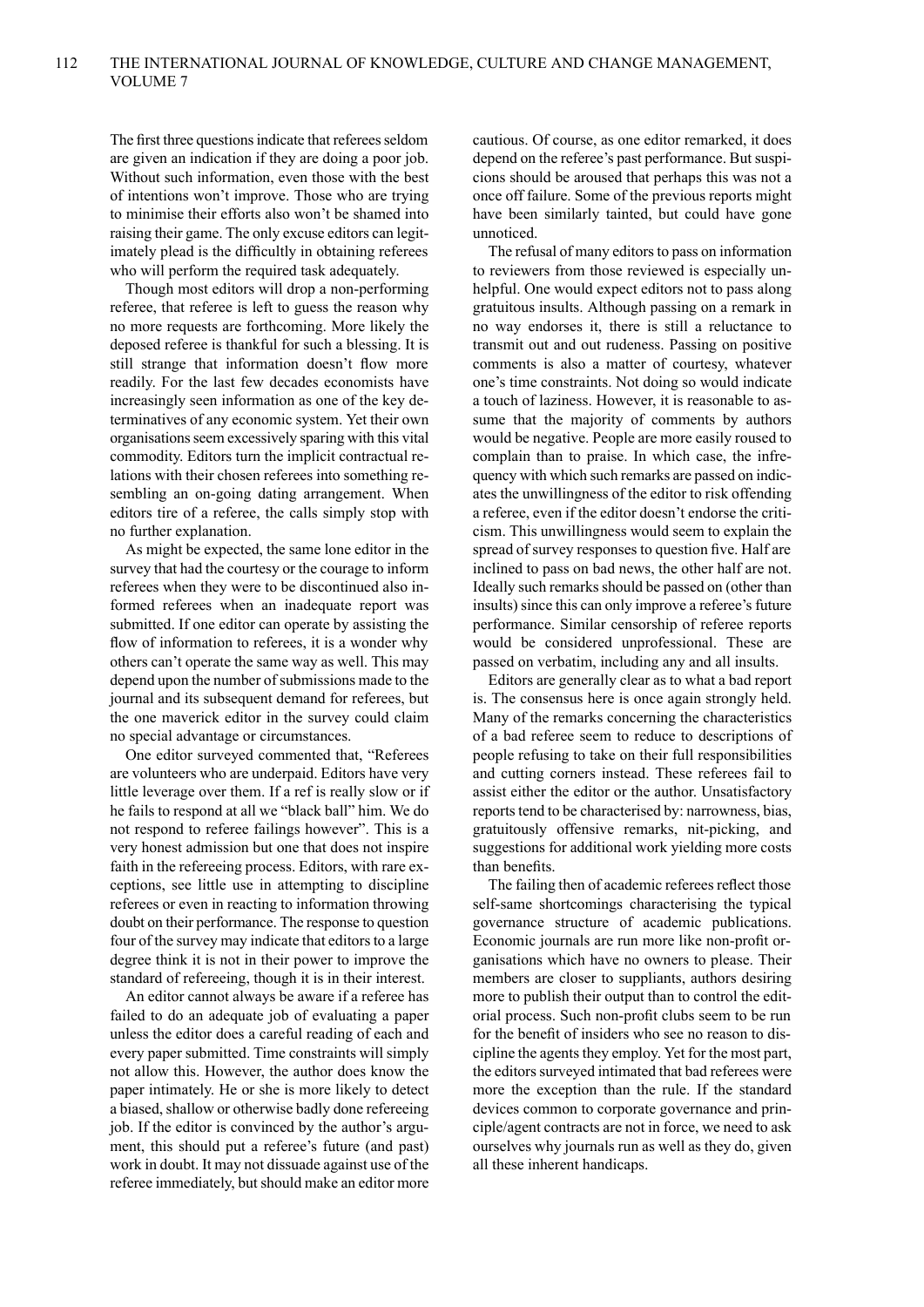#### **Professional Codes**

A woman's preaching is like a dog's walking on his hinder legs. It is not done well; but you are surprised to find it done at all (Samuel Johnson quoted in Partington 1992, p.372).

Many economists may want to do a good job as a referee in the hopes that it will improve the chances of future submissions being published. This is typically risk averse behaviour. While not believing that editors publish bad papers in return for services rendered, there are still many small decisions that an editor can make which may tip a marginal paper into the acceptance bin. Still, something stronger must be at work because an economist when approached as a potential referee faces a classic free rider dilemma. Refereeing must be done but it would best be done by someone else.

It is more than simple conventional behaviour. There are strong group pressures, norms of the profession that work to relieve many of these free riding tendencies. Part of becoming an economist is a socialisation process. Graduate students are indoctrinated step by step, weeding out the potential doubters and trouble makers in much the same way as cults define their membership (see Akerlof 1991 for an analysis). Indoctrination depends on the perceived rationality of each step, even though the end result may seem undesirable if viewed from an initial, preindoctrination standpoint.

We feel guilty if we fail to do our duty. "We resolve never to be guilty of the like, nor ever, upon any account, to render ourselves in this manner the objects of universal disapprobation" (Smith, 1966, p.224). Perhaps among economists there are those who can entirely disregard the opinions of others, caring only for their work and their own self regard. But even economists are social creatures.

#### **Solutions**

Difficult do you call it sir? I wish it were impossible (Samuel Johnson quoted inPartington 1992, p.374).

Mention solutions to most economists and they will outline the need to strengthen market incentives. This will at least be where they start. What should be clear by now is that the current system of refereed journals depends on implicit and poorly articulated rewards. The glue in the system is a sense of professional responsibility which may be less developed among economists than among similar occupations. Surely it would be better not to depend only on such ineffective constraints. Economists, more than most, require clearly defined objectives where their self interest is undeniably atstake, they crave the blessings of market incentives.

The right incentives could improve the quality of the refereeing process while bolstering a reputation for fairness. The solution is a rather simple one. I will only develop a mere sketch of what could be an effective and workable structure. As a natural pessimist, I will take my hint from Stigler (1971). Based on the current vested interests within the profession, I see it as unlikely that change will come from insiders. As noted previously, the bulk of economists tend to be content with the status quo. As in the past, any successful movement to reform the fundamental institutions of the profession will be more likely to be the result of some outside shock. The solution itself is suggested by Aoki's (1990) description of the separate job ladders found in Japanese firms. In such firms, engineers, for example, do not have to become managers in order to gain promotions and salary increases. A separate job ladder allows those whose comparative advantage lies in engineering to remain and contribute as top notch engineers instead of as second rate managers.

The economics profession needs separate job ladders where one can make one's mark not only as a researcher but as a teacher, a referee, an editor or even an administrator. There is no reason to assume that the best researchers make the best referees or even the best editors. Nor are these activities necessarily the best use of their time. The supply of referees would increase if rewards were clearly in keeping with the importance of the task. Few would argue that high quality; prompt reports would not improve the papers published. With the requisite recognition rewarded for such service, economists would compete to referee for the best journals. Editors could then readily discard those referees who failed to perform. They would also be less reluctant to tell referees what was expected of them and to let them know in what ways they had failed. Referees would demand such information if only to gain future contracts.

A large pool of responsive referees would eliminate any sound reason for prohibiting multiple submissions. Authors would no longer need to calculate the probability of acceptance in order to construct a hierarchy of submission. As it stands now, with a rejection taking some five months or more, years may pass before a paper is actually published. Such long turnarounds can serve no one's purpose.

Editors, if recognised for their service, might also be persuaded to be more conscientious in the performance of their duties without the need for a journal to turn a blind eye to self-dealing. The strictly limited number of editorships would necessarily be hotly contested thereby gaining in prestige. Editors could be tied to explicit contracts with regular performance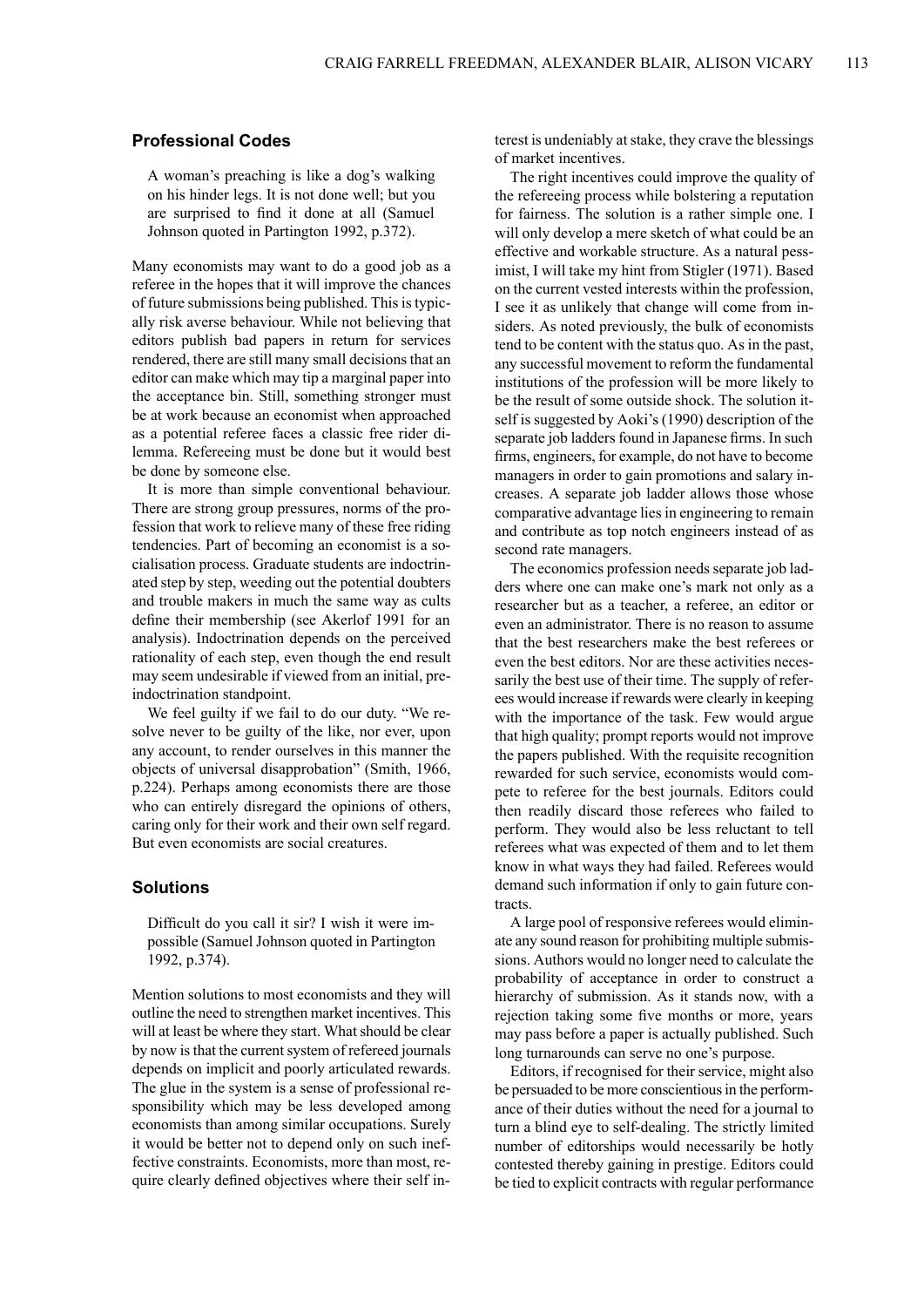evaluations including the downside risk of termination. In a similar manner, editorial boards would see it in their own interest to monitor the progress of a journal more carefully. An editor would be more willing to devote the time necessary to improve the quality of a journal if his or her own self interest was tied intrinsically to achieving some specific set of objectives. Creating increased accountability therefore, poses no insurmountable difficulties.

Solutions are simple to devise, so simple that a further elaboration is basically unnecessary. (For example, papers could be auctioned off simultaneously to multiple journals. Authors would then accept an offer from the most suitable publication.) The problem lies in implementing any one of them. There is no compelling reason to offer viable alternatives when the profession itself seems largely selfsatisfied. The impetus for change is more likely to originate outside the profession. Such pressures are becoming evident. University libraries, faced with limited budgets, are trimming back their serial collections. Journals are opting to go electronic. The uncertainty caused by a changing environment places traditional methods in doubt. Commercial publishing houses, finding it no longer profitable to keep large stables of journals, may exert pressure on the management of each journal to respond more to its readership. But barring such exogenous shocks, only the most unredeemable optimist would anticipate any noticeable improvement in referee reports.

It is ironic that economists have constructed a governance system which critically depends on moral duty. That the profession has unconsciously emphasised the values analysed in *The Moral Sentiments* rather than *The Wealth of Nations* makes for a rather good joke.From an economic point of view, such a solution is less than ideal. Change is almost certain, though not as a result of this article or others like it. Then again such anticipations may prove to be "the triumph of hope over experience" (Samuel Johnson quoted in Partington 1992, p.373).

# **References**

- Aoki, Masahiko (1990) "Toward an Economic Model of the Japanese Firm," *Journal of Economic Literature*. 28(1): 1-27. Akerlof, George A. (1991) "Procrastination and Obedience," *The American Economic Review*. 81(2): 1-19.
- Bernard, André (ed.) (1990) *Rotten Rejections*. Wainscott, NY: Pushcart Press.
- Blank, Rebecca M. (1991) "The Effects of Double-Blind versus Single-Blind Reviewing: Experimental Evidence from *The American Economic Review*," *The American Economic Review*. 81 (5): 1041-1067.
- Hansmann, Henry B. (1980) "The Role of Nonprofit Enterprise," *The Yale Law Journal*. 89(5): 835-901.
- Laband, David N. (1990) "Is There Value-Added From The Review Process In Economics?: Preliminary Evidence From Authors," *Quarterly Journal of Economics*. 105(2): 341-353.
- Laband, David N. and Michael J. Piette (1994) "Does the ABlindness@ of Peer Review Influence Manuscript Selection Efficiency?" *Southern Economic Journal*. 60(4): 896-906.
- McCloskey, Donald (1995) "Kelly Green Golf shoes and the Intellectual Range from M to N," *Eastern Economic Journal*. 21(3): 411-414.

Partington, Angela (ed.) (1992) *The Oxford Dictionary of Quotations - 4th Edition*. Oxford: Oxford University Press.

- Stigler, George J. (1971) "The Theory of Economic Regulations," *Bell Journal of Economics and Management Science*. 2(Spring): 3-21.
- Stigler, George J. and Claire Friedland (1975) "The Citation Practices of Economists," *Journal of Political Economy*. 83(3): 477-507.

Stigler, George J., Stephen M. Stigler, and Claire Friedland (1995) "The Journals of Economics," *The Journal of Political Economy*. 103(2): 331-359.

# **About the Authors**

*Dr. Craig Farrell Freedman* Associate Professor – Macquarie University; Director – Centre for Japanese Economic Studies.

*Alexander Blair* Macquarie University, Australia

*Alison Vicary* Macquarie University, Australia